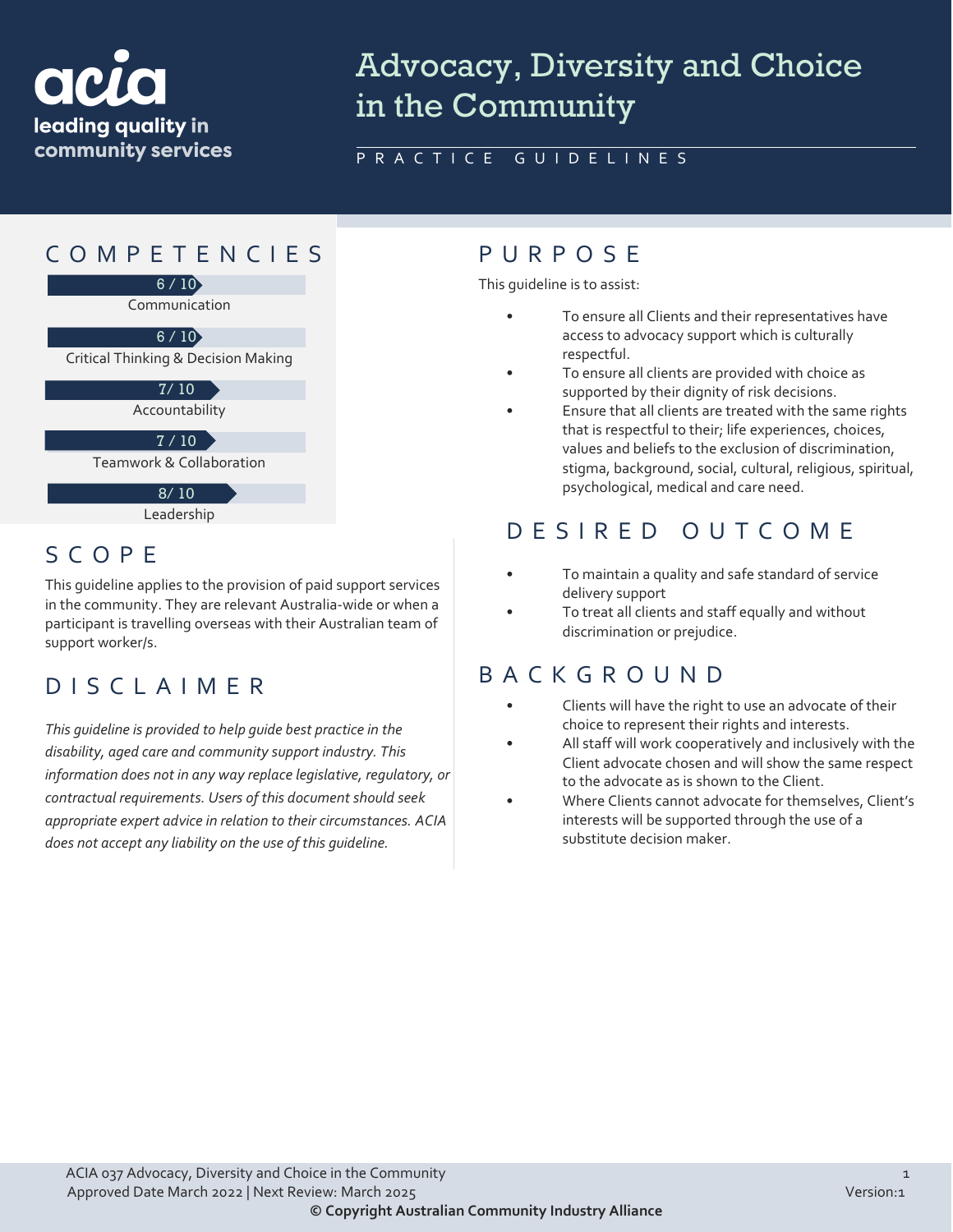## DEFINITIONS & SUPPORTING INFORMATIO N

**Support Worker** - A paid person who assists people to perform tasks of daily living so as to participate in social, family and community activities in the person's home and their community. Support Workers have been commonly known in the past as attendant care worker, disability worker, aged care worker, community worker, homecare worker, care worker or paid carer.

**Service Provider** - Organisation or person accountable for the delivery of supports to Clients.

**Carer** - a person that provides supports to the Client at no cost (generally family or friend).

**Support Worker Competency** - trained and assessed as competent by a Registered Nurse or a person deemed competent by the provider to safely and appropriately perform a specified task as a support worker.

**Client** means the service user, participant, user, care recipient, consumer or person receiving the nursing or support services.

**Plan** means a Service Plan, Support Plan or Individual Plan (however titled – the plan) is a document developed in response to a request for service. It is developed by a Registered Nurse or a person deemed competent by the provider from the service provider, prior to the commencement of service delivery. It outlines the expected outcomes of the requested care/services and the tasks, duties and interventions required to meet the care and service needs of the client (within the parameters of the funding program). The plan guides and directs the individual support worker or Registered Nurse in their day-to- day delivery of the services.

**Registered Nurse** means a person who has completed the prescribed educational preparation, demonstrated competence for practice, and is registered and licensed with the Australian Health Practitioner Regulation Agency (AHPRA) as a Registered Nurse.

**Advocacy** means offering information to people receiving aged care services about their rights and responsibilities and assisting them to uphold their rights.

**Enduring Guardian** - A person appointed to make lifestyle/medical decisions. Only comes into force when person themselves unable to consent.

**Informal Advocate** - A friend or family member or other person nominated by a Client as their personal advocate and who does not hold a legal status in relation to their advocacy role.

**Legal Advocate** - A nominated advocate, whose role has legal status, for example holding an Enduring Power of Attorney or Enduring Guardian

**Advocate** - A person who provides active support for a cause or a position that is important to a client. The advocate may assist as a client who may find it difficult to speak for him or herself in order to support a person's fundamental needs and interests.

**Advocate** is a person who is chosen by the client and may be a family member, friend or formal advocate from a government or nongovernment organisation. Whilst staff are not formally appointed advocates such as Power of Attorney or Guardians, there is an expectation that all staff advocate for a client in respect to their known wishes and rights.

**Power of Attorney** is a person legally appointed to make financial decisions. Comes into force as soon as the form is signed.

**Client Decision Maker** -Term used to describe a single person who is responsible to coordinate and communicate timely and accurate information to all other family members, friends and relevant other personnel regarding a client. This person should be the Enduring Power of Attorney or Enduring Guardian in order to rely on timely, accurate, legal and informed decisions made in the best interests of the client.

**Key Stakeholders** is a term used to refer to all family, key decision makers, carers, visitors, health professionals, staff and other resource personnel involved in the care and service provision of clients.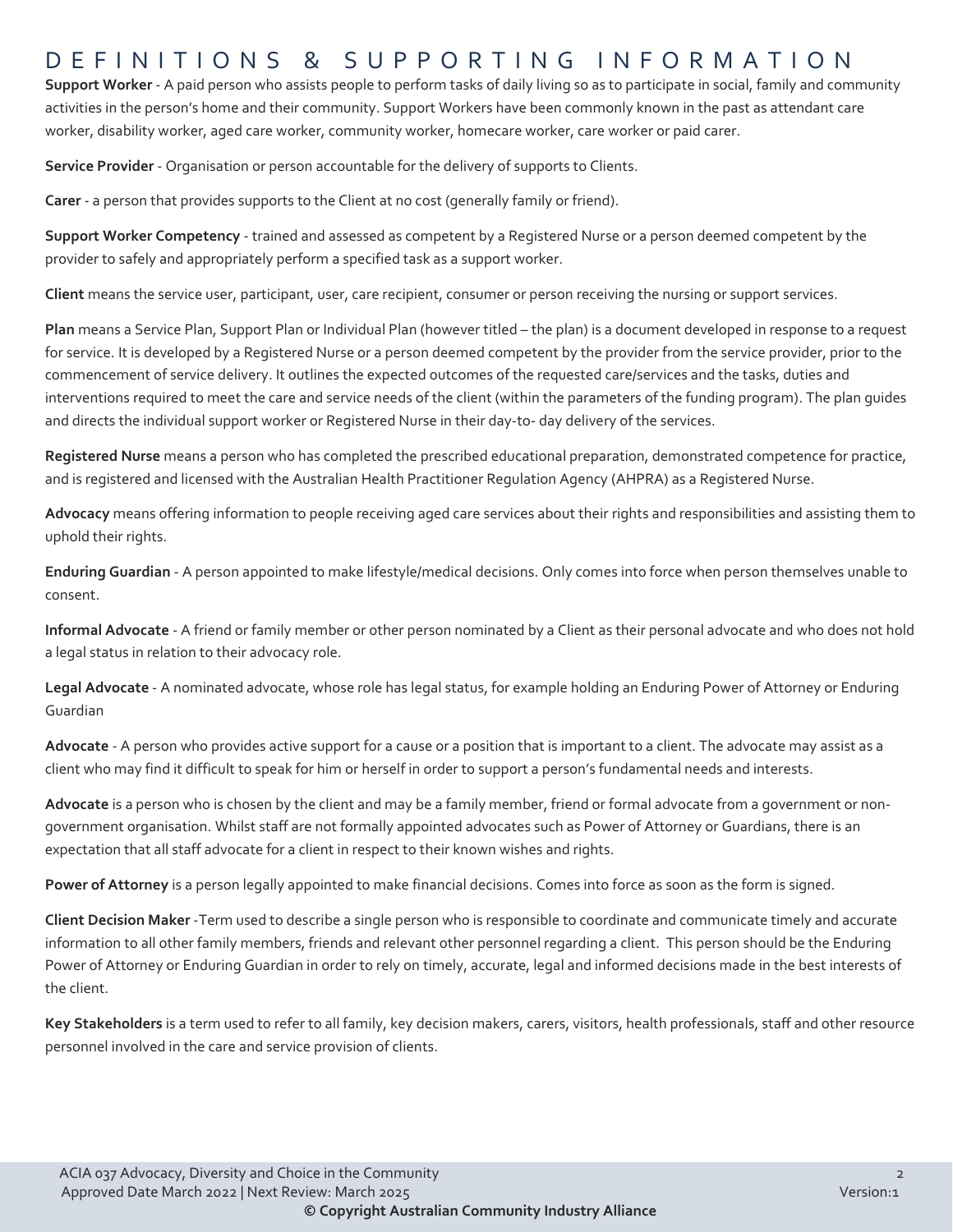## GUIDELINE

The Provider is committed to facilitating the retention of each of its clients personal, civic and client rights through the facilitation of their active participation in life choices within the service and in the broader community. This will be enhanced through a client focused organisational culture which seeks to ensure that knowledge about the client is used to improve, extend and personalise a contemporary and innovative service delivery (Australian Government, 2017; Ballantyne, 2008; Chenoweth et al., 2006; Chiu, 2021; Collins, 2006; Dogra et al., 2007; Dreachslin, 2007; Escallier & Fullerton, 2009; Haitana et al., 2021; Harrison et al., 2019; Huber, 2002; Jeon & Chenoweth, 2007; Krainovich-Miller et al., 2008; Nguyen, 2008; Oikarainen et al., 2018; Omeri & Malcolm, 2004; Scott & Scott, 2020; Smith & Foronda, 2021; Tahan, 2005; Taylor et al., 2019).

Clients are supported to participate in a wide range of interests and activities according to personal preferences and choices. Clients' interests and activity preferences are documented and considered as an integral part of holistic care planning. Staff understand and support the experiences and relationships that are unique to many clients.

Staff understand that clients' interests/needs may change over time and every effort is made to identify ways of increasing the variety of experiences and choices for clients.

Clients' choices to participate in activities involving reasonable risk taking are respected.

Clients are offered a variety of activities for their emotional, intellectual, social and spiritual well-being.

The clients' right to participate in activities which may involve a degree of risk is respected.

The Provider is committed to offering a range of services which are person centred and provide the individual with encouragement and/or assistance to be involved in activities, events, outings and interactions which are meaningful to them.

Services are aimed at supporting, challenging and enhancing the physical, psychological, emotional, social and spiritual well-being of clients. Underpinning the ongoing implementation of lifestyle services is standardised guidance for our services staff and a documentation suite for assessing, planning, delivering and evaluating aspects of the lifestyle services we offer.

#### **Decision Making**

As an overarching principle, participation in decision-making, and having one's will and preference respected, is conceptualised as a right. A rights-based approach to decision-making aligns broader principles of dignity and person-centred care. An adult with decisionmaking capacity has a right to make and enact decisions, unless these are unlawful, or unreasonably impinge on the rights of others. An adult who lacks decision-making capacity still has a right to have their will and preference respected, with consideration and balance of their other rights and the rights of others.

As a complementary principle, it should also be recognised that a person has the right to delay, defer or delegate decision-making to others, either by formal or informal means. If a person lacks decision-making capacity, this does not, on its own, justify excluding the person from decision-making or overriding their will and preference. We recommend adopting a presumption of respecting the person's current will and preferences, while considering their previously documented wishes, along with other rights, and the rights of others.

#### **Providers responsibilities:**

- Providers need to clarify the role of supporters, representatives and advocates with respect to the organisation and the individual client, as well as the principles underpinning supported and substitute decision-making. Clarifying roles and responsibilities in decision-making will assist clients, family members, staff and other practitioners in effectively working together to make decisions which are consistent with the key Decision Making Principles, as well as aligning with relevant Quality Standards.
- Define and provide recognition for the role of a 'supporter' in relation to the organisation and individual client.
- Clarify that this person has the role of assisting the client in their decision-making.
- Provide guidance as to how this person might function in their role (e.g. accessing the client's health information if they have permission).
- Define the role of 'representative' decision-maker in relation to the organisation and individual client, to ensure that this type of decision-making takes place only as a last resort, and subject to safeguards and regular review.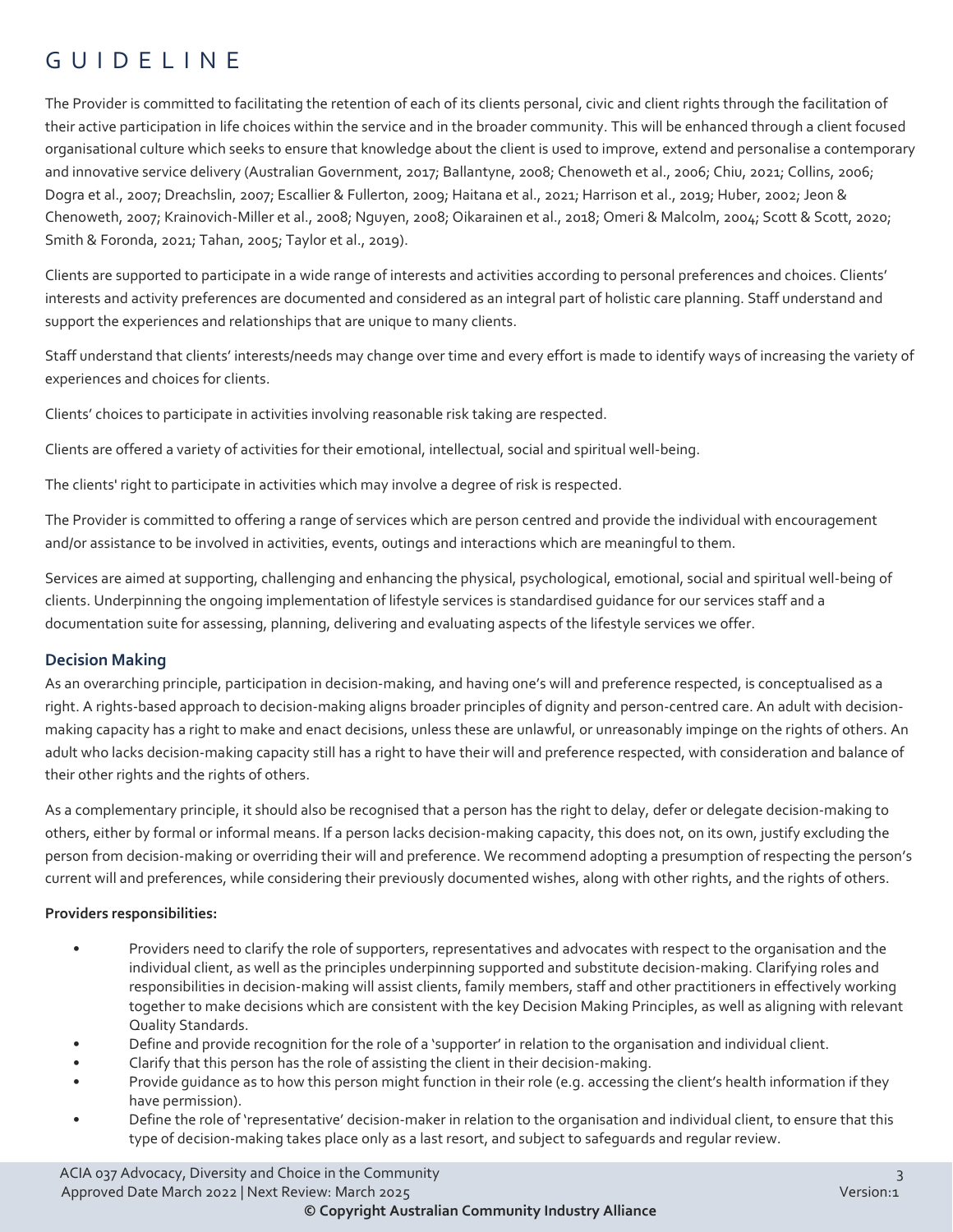- Ensure that representative decision-makers are aware of their responsibilities to respect the person's will and preference wherever possible. Provide information for representative decision-makers about the 'substituted judgement principle', attempting to stand in the person's shoes and make the decision that they would have wanted.
- Clarify the role of 'advocates' with respect to the organisation and the individual client. This would include clear guidance on access to information and the nature of the advocacy relationship.
- Clarify that staff have a responsibility to provide support for a person's decision-making capacity, and should have access to clear guidance (e.g. policies and procedures) relating to how this might be implemented in the context of different types of decisions (e.g. healthcare, dietary, activities, sexuality and intimacy).

All adults have an equal right to make decisions that affect their lives and to have those decisions respected. With respect to decision-making, it would be recognised that:

- o people make decisions in response to meaningful choices and options;
- o people make decisions in differing contexts (e.g. relationships, environment, life situation, available resources) and that these contexts can support, or hinder, a person's ability to make decisions;
- o decisions take place over time, with each decision embedded in the broader narrative of a person's life;
- o decisions vary in complexity and risk; some are major while others are routine.

Personnel can work proactively to create contexts in which people experience meaningful choices and options, are enabled to participate in decision-making, and have their will and preference respected, to the maximum extent possible. Part of this includes working proactively with clients to establish social histories, life-story work, care plans and advance care plans, as documentation which might assist in future decision-making scenarios. Everyday contexts, relating to social and spiritual activities, meals and personal care are also contexts in which people can experience meaningful choices and options.

Persons who require support in decision-making must be provided with access to the support necessary for them to make, communicate and participate in decisions that affect their lives.

The will, preferences and rights of persons who may require decision-making support must direct decisions that affect their lives.

Laws and legal frameworks must contain appropriate and effective safeguards in relation to interventions for persons who may require decision-making support, including to prevent abuse and undue influence.

Ensure that safeguards are in place to deal promptly with suspected abuse or undue influence.

Provide guidance for staff in relation to monitoring decision-making processes and assessing for signs of concern, particularly from the client.

Clarify processes for staff to follow if there is concern about a supported or representative decision-making process.

This should include reporting pathways, and the need for documentation and communication to other members of the team. Provide guidance for staff as to the decision-making processes to be followed where 'supporters' and 'representatives' are involved in a decision-making process. This may draw on communication skills in the area of facilitation or mediation.

#### **Abuse of Advocacy Position**

·

- It is the responsibility of all staff members, volunteers and contractors to immediately report to the Manager suspected or actual abuse of Client advocacy by any person or organisation.
- The Manager or delegate must immediately take steps to prevent abuse as per Abuse, Reporting and Choice requirements of the organisation

#### **The Provider must ensure:**

- Staff are trained in their role as a client advocate;
- Have current contact details of advocate or Guardianship Tribunal manager;
- Ease of access to electronic and paper-based advocacy information for clients;
- Access to formal and informal advocacy support for all clients;
- Consultation with Clients representatives in relation to advocacy, e.g. via Client meetings, newsletters and quality system.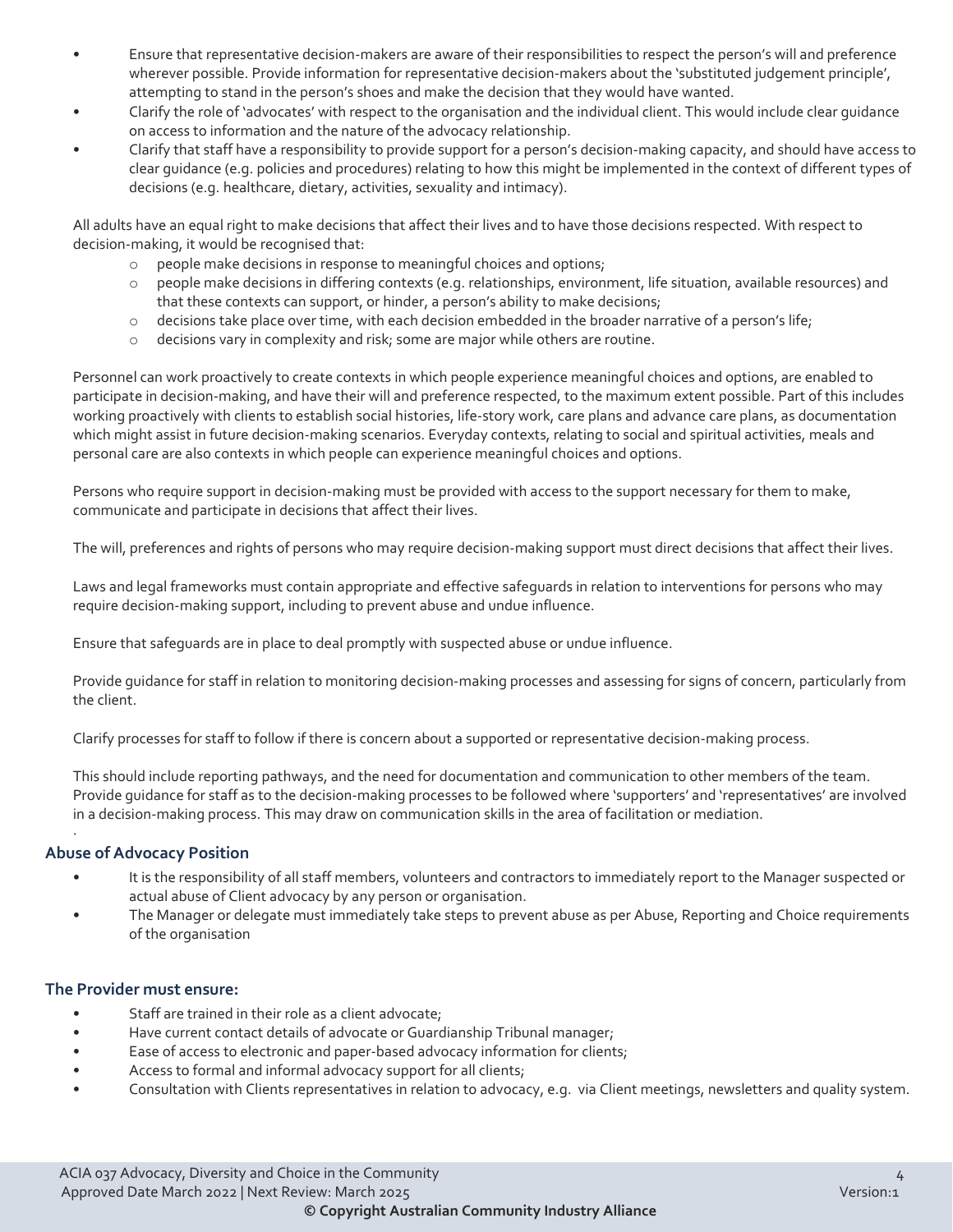## RESOURCE DOCUMENTS

- External ACIA Guidelines 002 Care and Service Provision in the Community
- Australian Community Industry Standards ACIS
- Australian Government. (2017). *Aged Care Diversity Framework*. Canberra: Aged Care Sector Committee Diversity Sub-Group Retrieved from [https://www.health.gov.au/sites/default/files/documents/2019/12/aged-care-diversity](https://www.health.gov.au/sites/default/files/documents/2019/12/aged-care-diversity-framework.pdf)[framework.pdf](https://www.health.gov.au/sites/default/files/documents/2019/12/aged-care-diversity-framework.pdf)
- Ballantyne, J. E. (2008). Cultural competency: highlighting the work of the American Association of Colleges of Nursing-California Endowment Advisory Group. *J Prof Nurs*, *24*(3), 133-134[. https://doi.org/S8755-7223\(08\)00058-6](https://doi.org/S8755-7223(08)00058-6) [pii]
- 10.1016/j.profnurs.2008.04.002
- Chenoweth, L., Jeon, Y. H., Goff, M., & Burke, C. (2006). Cultural competency and nursing care: an Australian perspective. *Int Nurs Rev*, *53*(1), 34-40[. https://doi.org/INR441](https://doi.org/INR441) [pii]
- 10.1111/j.1466-7657.2006.00441.x
- Chiu, P. (2021). Advancing Nursing Policy Advocacy Knowledge: A Theoretical Exploration. *ANS Adv Nurs Sci*, *44*(1), 3-15. <https://doi.org/10.1097/ANS.0000000000000339>
- Collins, S. D. (2006). Is cultural competency required in today's nursing care? *Imprint*, *53*(2), 52-54. [http://www.ncbi.nlm.nih.gov/entrez/query.fcgi?cmd=Retrieve&db=PubMed&dopt=Citation&list\\_uids=16625891](http://www.ncbi.nlm.nih.gov/entrez/query.fcgi?cmd=Retrieve&db=PubMed&dopt=Citation&list_uids=16625891)
- Dogra, N., Giordano, J., & France, N. (2007). Cultural diversity teaching and issues of uncertainty: the findings of a qualitative study. *BMC Med Educ*, *7*, 8.<https://doi.org/1472-6920-7-8> [pii]
- 10.1186/1472-6920-7-8
- Dreachslin, J. L. (2007). Diversity management and cultural competence: research, practice, and the business case. *J Healthc Manag*, *52*(2), 79-86.

[http://www.ncbi.nlm.nih.gov/entrez/query.fcgi?cmd=Retrieve&db=PubMed&dopt=Citation&list\\_uids=17447535](http://www.ncbi.nlm.nih.gov/entrez/query.fcgi?cmd=Retrieve&db=PubMed&dopt=Citation&list_uids=17447535) 

- Escallier, L. A., & Fullerton, J. T. (2009). Process and Outcomes Evaluation of Retention Strategies Within a Nursing Workforce Diversity Project. *J Nurs Educ*, 1-7[. https://doi.org/10.3928/01484834-20090610-02](https://doi.org/10.3928/01484834-20090610-02)
- Haitana, T., Pitama, S., Cormack, D., Clark, M. T. R., & Lacey, C. (2021). Culturally competent, safe and equitable clinical care for Ma ori with bipolar disorder in New Zealand: The expert critique of Ma ori patients and Wha nau. *Aust N Z J Psychiatry*, 48674211031490[. https://doi.org/10.1177/00048674211031490](https://doi.org/10.1177/00048674211031490)
- Harrison, R., Walton, M., Chauhan, A., Manias, E., Chitkara, U., Latanik, M., & Leone, D. (2019). What is the role of cultural competence in ethnic minority consumer engagement? An analysis in community healthcare. *Int J Equity Health*, *18*(1), 191. <https://doi.org/10.1186/s12939-019-1104-1>
- Huber, D. L. (2002). The diversity of case management models. *Lippincotts Case Manag*, *7*(6), 212-220. <https://doi.org/00129234-200211000-00002> [pii]
- Jeon, Y. H., & Chenoweth, L. (2007). Working with a culturally and linguistically diverse (CALD) group of nurses. *Collegian*, *14*(1), 16-22.

[http://www.ncbi.nlm.nih.gov/entrez/query.fcgi?cmd=Retrieve&db=PubMed&dopt=Citation&list\\_uids=17294682](http://www.ncbi.nlm.nih.gov/entrez/query.fcgi?cmd=Retrieve&db=PubMed&dopt=Citation&list_uids=17294682) 

- Krainovich-Miller, B., Yost, J. M., Norman, R. G., Auerhahn, C., Dobal, M., Rosedale, M., Lowry, M., & Moffa, C. (2008). Measuring cultural awareness of nursing students: a first step toward cultural competency. *J Transcult Nurs*, *19*(3), 250-258. <https://doi.org/1043659608317451> [pii]
- 10.1177/1043659608317451
- Nguyen, H. T. (2008). Patient centred care cultural safety in indigenous health. *Aust Fam Physician*, *37*(12), 990-994. [http://www.ncbi.nlm.nih.gov/entrez/query.fcgi?cmd=Retrieve&db=PubMed&dopt=Citation&list\\_uids=19142271](http://www.ncbi.nlm.nih.gov/entrez/query.fcgi?cmd=Retrieve&db=PubMed&dopt=Citation&list_uids=19142271)
- Oikarainen, A., Mikkonen, K., Tuomikoski, A. M., Elo, S., Pitkanen, S., Ruotsalainen, H., & Kaariainen, M. (2018). Mentors' competence in mentoring culturally and linguistically diverse nursing students during clinical placement. *J Adv Nurs*, *74*(1), 148-159[. https://doi.org/10.1111/jan.13388](https://doi.org/10.1111/jan.13388)
- Omeri, A., & Malcolm, P. (2004). Cultural diversity: a challenge for community nurses. *Contemp Nurse*, *17*(3), 183-191. [http://www.ncbi.nlm.nih.gov/entrez/query.fcgi?cmd=Retrieve&db=PubMed&dopt=Citation&list\\_uids=15551669](http://www.ncbi.nlm.nih.gov/entrez/query.fcgi?cmd=Retrieve&db=PubMed&dopt=Citation&list_uids=15551669)
- Scott, S. M., & Scott, P. A. (2020). Nursing, advocacy and public policy. *Nurs Ethics*, 969733020961823. <https://doi.org/10.1177/0969733020961823>
- Smith, A., & Foronda, C. (2021). Promoting Cultural Humility in Nursing Education Through the Use of Ground Rules. *Nurs Educ Perspect*, *42*(2), 117-119.<https://doi.org/10.1097/01.NEP.0000000000000594>
- Tahan, H. A. (2005). Essentials of advocacy in case management. *Lippincotts Case Manag*, *10*(3), 136-145; quiz 146-137. <https://doi.org/00129234-200505000-00004> [pii]
- Taylor, N., Riggs, D. W., Donovan, C., Signal, T., & Fraser, H. (2019). People of Diverse Genders and/or Sexualities Caring For and Protecting Animal Companions in the Context of Domestic Violence. *Violence Against Women*, *25*(9), 1096-1115. <https://doi.org/10.1177/1077801218809942>